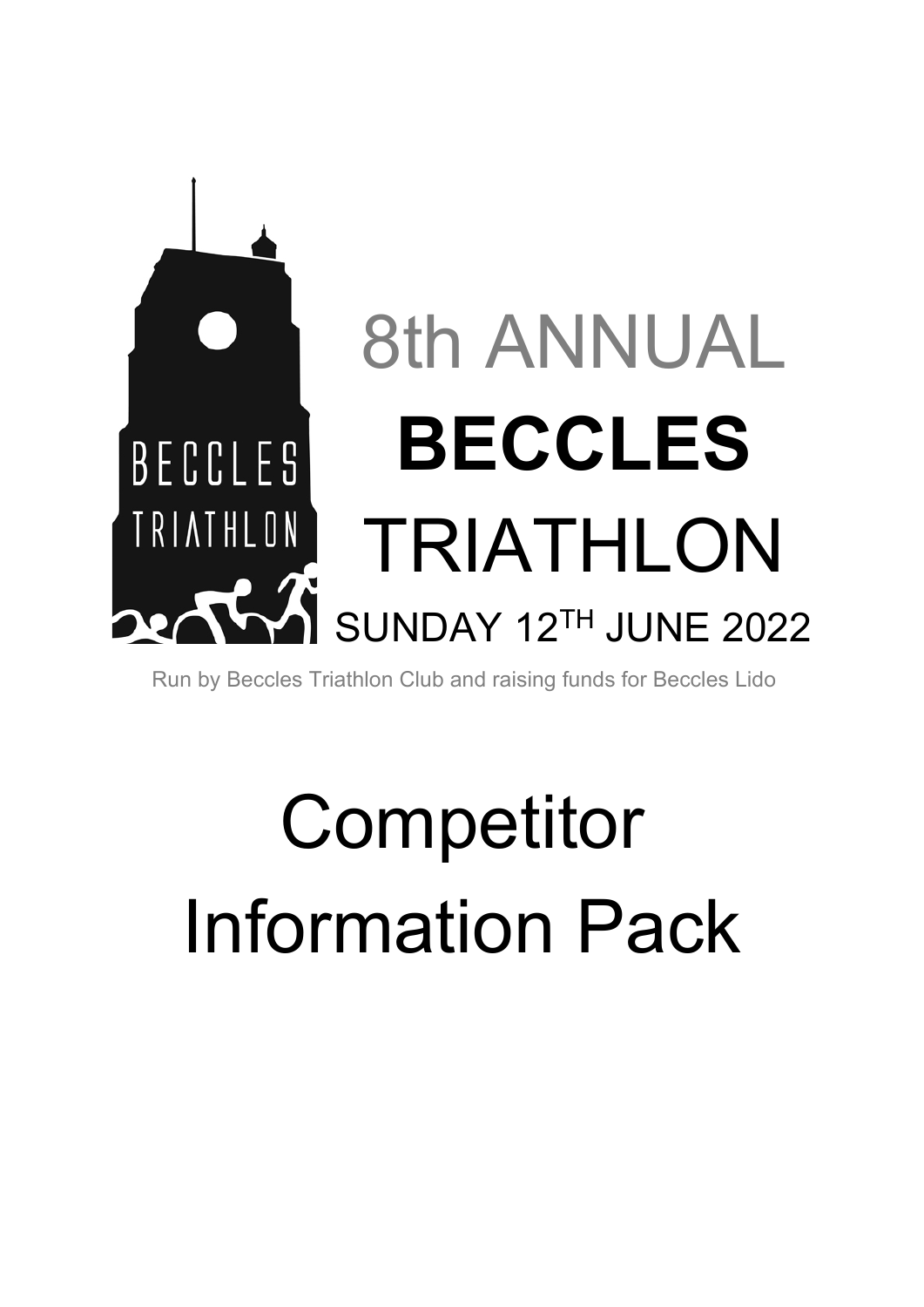Thank you for entering the Beccles Triathlon 2022. We really hope you're looking forward to the 12<sup>th</sup> June as much as we are! This briefing will hopefully answer any questions you have about the event and give you some guidance about what to expect. You can also view and download this pack from the Beccles Triathlon website: **www.becclestri.com/competitor-briefing**

This briefing will give you everything you need to know about:

- Timetable
- § Car Parking
- Toilets, Facilities and Showers
- Baggage
- Transition and Equipment / Extra Baggage Storage
- Swim Waves
- Bike Security and Identification
- Refreshments
- Spectators
- **■** Timing Chips
- § Photography
- § Stalls
- Sports Massage and Medical
- Trophies and Prizes
- On the Day for Competitors
- Relay Teams and Exchange
- Equipment Checklist
- BTF Rules, Advice and Guidance
- Contact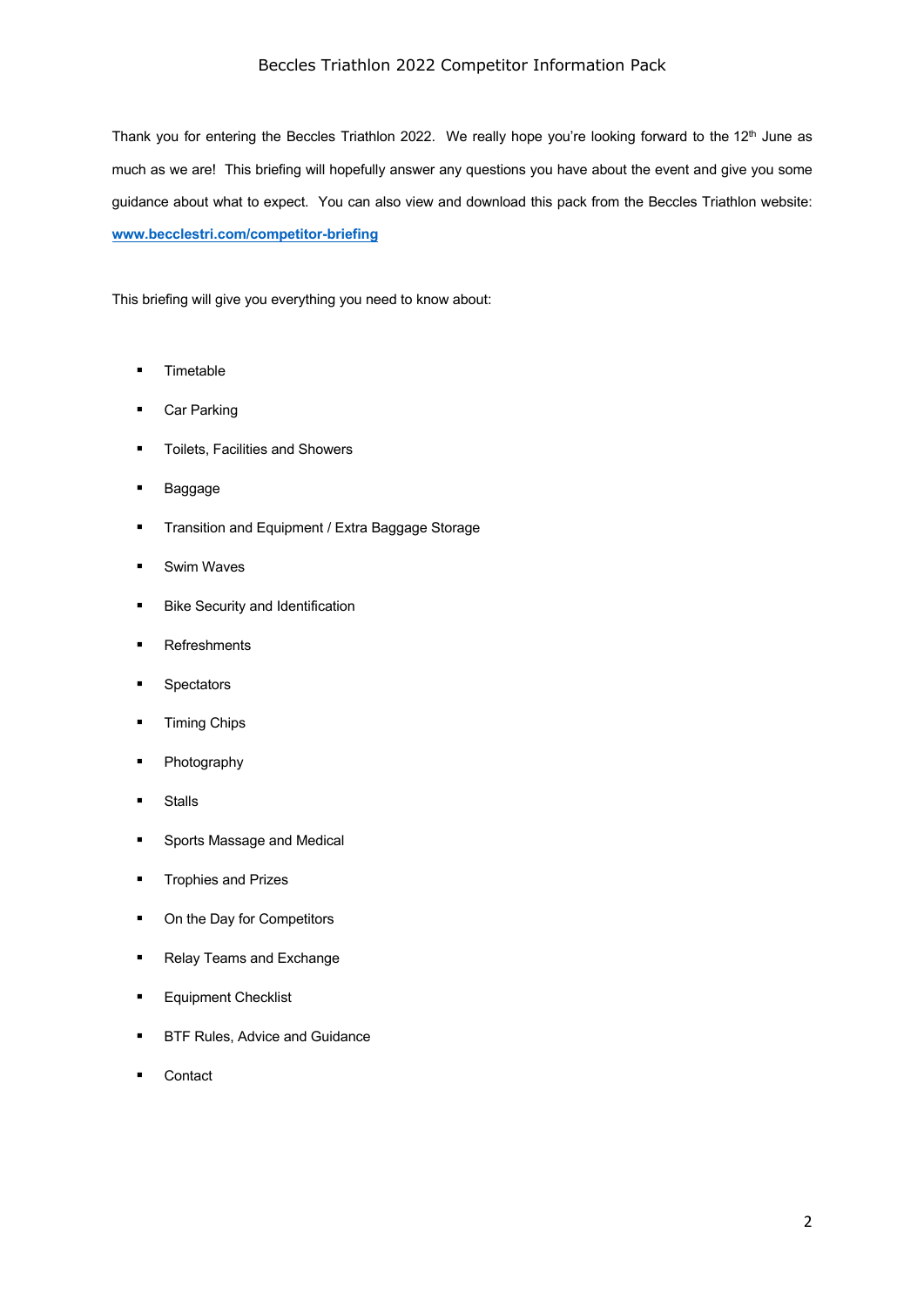# **Timetable**

#### **Saturday 11th June**

**5.00pm.** Registration will be open until 7:30pm.

It helps the organisers hugely if as many competitors as possible can register on Saturday evening.

#### **Sunday 12th June RACE DAY**

- **6.30am.** Registration opens, transition area opens.
- **7.45am.** Registration closes.
- **7.55am.** Transition area closes.
- **8.00am.** Competitor safety briefing.
- **8.20am.** First swimmers to warm up area.
- **8.25am.** First swimmers to pool side.
- **8.30am.** Race starts!

Beccles Lido is on Puddingmoor, Beccles, Suffolk NR34 9PL. Phone: 01502 714911.

## **Car Parking**

Please note that Puddingmoor will be closed to all traffic, except essential vehicles, from 8:00am until 12:30pm. You will not be able to drive down, or park on, Puddingmoor between these times. If you want to be dropped off, or collected, on Puddingmoor it will need to be done outside these times. The gravel car park on Puddingmoor (Waveney Meadow) is reserved for event officials and should not be used by competitors or spectators please.

There is FREE CAR PARKING for competitors and spectators at Beccles Sports Centre, Ringsfield Road, Beccles, NR34 9PG. There is room for 120 cars in this car park so arrive early to ensure a place. Please park only within the marked bays. The car park is about a 1000m (15 minute) walk from the start, so please bear that in mind. If the car park is full there is plenty of on-street parking close by to it and several other free or pay and display car parks in town. Please be respectful of local residents and any other groups using the school or sports centre at this time.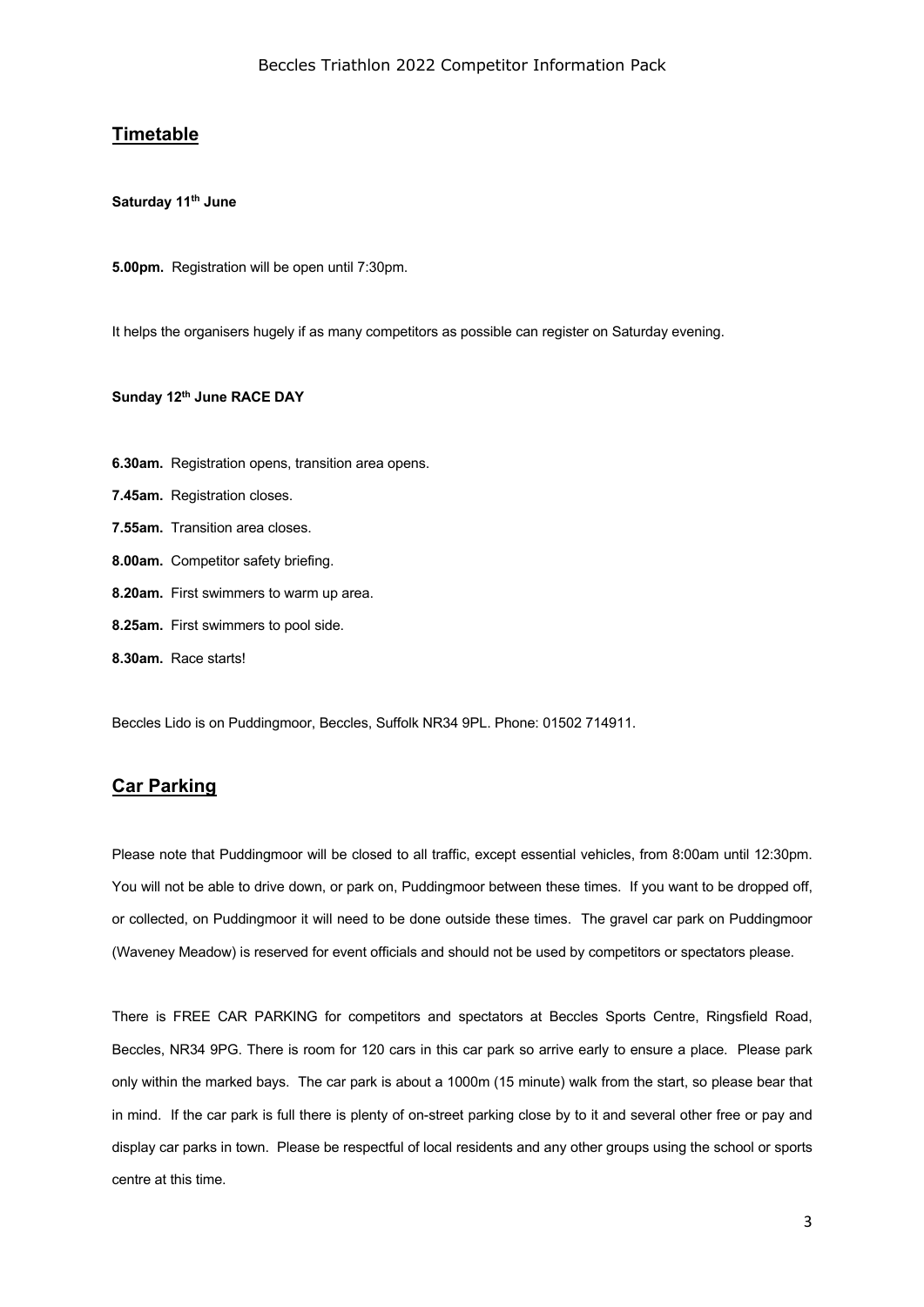

- P1 Beccles Sports Centre, NR35 9PG. 15 min walk. 120 Spaces. **FREE.** What 3 Words – meanders.back.lung.
- P2 Tesco Store, NR34 9EJ. 9 min walk. 390 spaces. **FREE.** (Max 3 hours). What 3 Words – frozen.headed.currently.
- P3 Beccles Quay, NR34 9TB. 15 min walk. 270 spaces. **PAY & DISPLAY.** (Two hours free, ticket required). What 3 Words – pepper.etchings.overdrive.
- P4 Hungate Lane, NR34 9TN. 4 min walk. 66 spaces. **PAY & DISPLAY.** (Max 3 hours). What 3 Words – amplifier.king.minority.
- P5 Newgate, NR34 9QD. 6 min walk. 75 spaces. **PAY & DISPLAY.** (Max 3 hours). What 3 Words – probably.defected.cookbooks.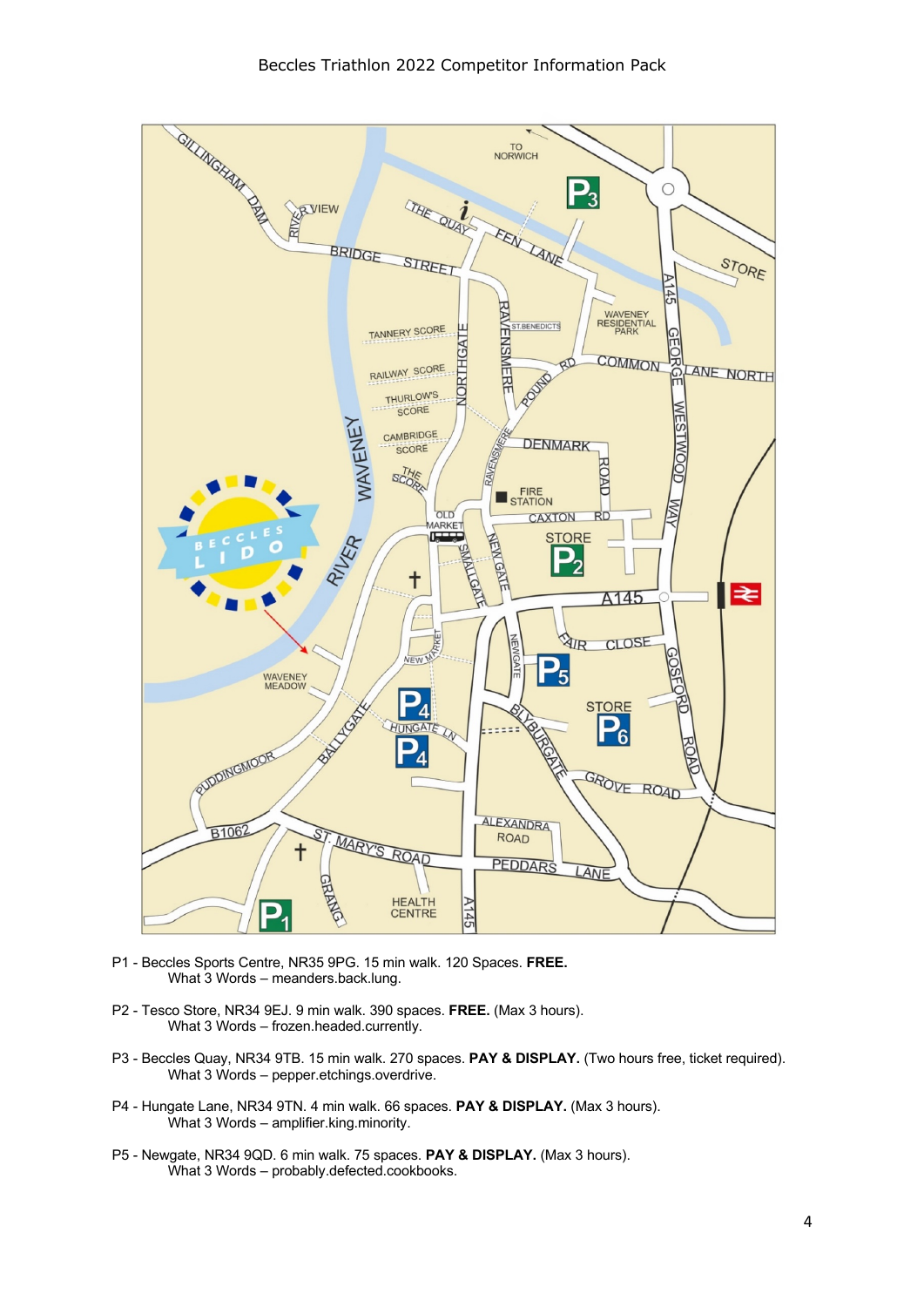P6 - Blyburgate, NR34 9DB. 8 min walk. 255 Spaces. **PAY & DISPLAY.** (Max 3 hours). What 3 Words – proudest.communtig.release.

On-street parking on many roads south of St. Marys Road. **FREE.**

# **Toilets, Facilities and Showers**

Male and female (and disabled) toilets are provided inside the Lido. There are also 14 outdoor changing cubicles around the poolside which will be available for competitors. Warm (outdoor) showers are next to the poolside for use after the event.

## **Baggage**

There is limited room to store baggage securely at the Lido - there are 38 lockers which will be available on the day and require a £1 coin (returnable) to operate them. We would encourage you to come with a spectator friend who can look after the clothing you arrive in and / or clothes to change into after the event (as well as being there to encourage you, of course!).

# **Transition and Equipment / Extra Baggage Storage**

We are operating a 'clean transition', therefore only equipment required during the race will be permitted inside transition. This must be stored neatly at all times, so as not to obstruct other athletes. All other equipment must be stored just outside transition in a reserved, but not secure, area. Please attach your sticky baggage label to your bag.

# **Swim Waves**

All competitors will be allocated a swim start time before the event and will be notified of it at registration. This is based on the **standard 400m** swim time that you have submitted with your entry (or subsequent update) and will ensure you are swimming with others who have estimated a similar speed as you. Disabled athletes will start first. Followed by females and then males. In each group the slower athletes will start first.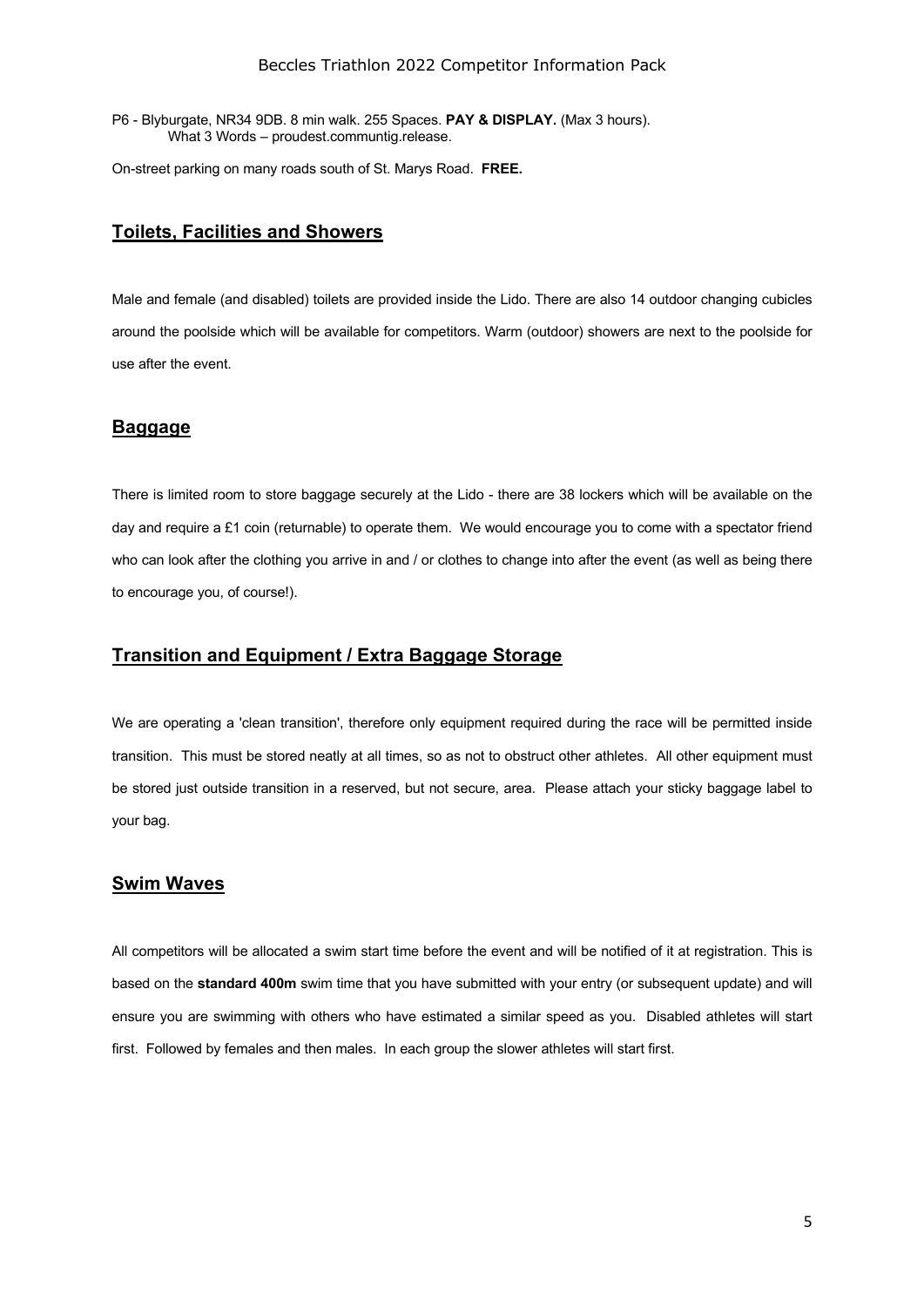## **Bike Security and Identification**

All competitors will be given two race numbers, a sticky numbered label for the bike, another for the helmet, plus a baggage label and will have their number marked on their body. Security marshals will be guarding the entrances to the transition area at all times and you won't be able to rack your bike unless all the numbers match. No one, apart from competitors and officials, will be allowed in the transition area at any time. Competitors who have completed the race will only be allowed to remove their bike from transition after the last runner has left to start their run. Once again, you will be asked to show your numbers before removing your bike.

## **Refreshments**

There is a café at the Lido which will be serving hot and cold drinks and light snacks from 7:30am onwards.

## **Spectators**

It can make a real difference having friends and family around to encourage you and cheer you on, so we'd really encourage people to come along. Access to the Lido from Puddingmoor will be limited for safety reasons. This access will be via a barriered channel at the side of transition. Spectators can also view the race from the Puddingmoor end of transition. Please respect the barriers that are in place to ensure that the race course remains clear. Managed crossing points will be provided. Many thanks for your understanding and co-operation. Spectators accompanying a competitor will be admitted free of charge into the Lido.

# **Timing Chips**

Each competitor will be given an ankle strap with a timing chip to accurately record start and finish times of each stage of the event. The timing chip should be attached to your left ankle (this is to avoid any chance of it getting caught in your bike crank). T1 is the transition from swim to bike and T2 is the transition from bike to run. Competitors will be clearly directed to pass across mats which link to the timing chip which will record as follows:

- Your swim time (plus run into T1).
- § Your time in T1.
- § Your time on the bike.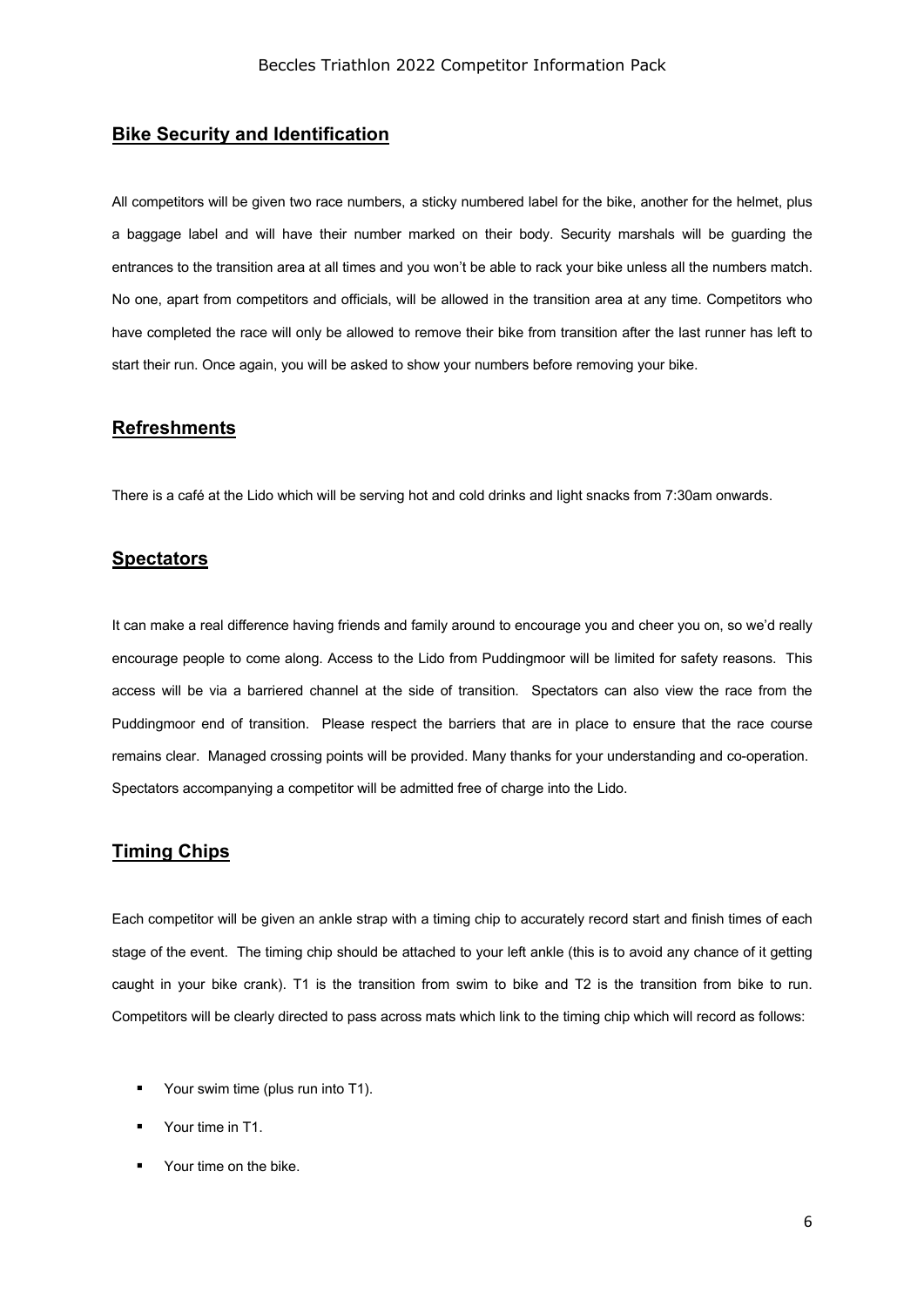- Your time in T2.
- **•** Your time on the run.

Official times will be published on the Beccles Triathlon website within a few hours of the end of the event. Plus there will be a facility at the Lido to check your times as soon as you finish.

# **Photography**

We will have volunteer photographers at the Lido and out on the course. Some of the pictures from earlier years are on our **Facebook** page and the rest are **HERE** (and are still available to download in hi-res for a small fee.) This year's pictures will also be available to download after the event. Your registration fee includes free low-res photos that you can use on Facebook etc.

## **Stalls**

Apologies but we do not expect to have any stalls on poolside this year to assist with last minute purchases and support, although the Lido does sell (basic) swimming goggles.

# **Sports Massage and Medical**

Qualified medical crews and lifeguards, both with first aid qualifications, will be on hand at the event. A team of qualified and trainee massage therapists will be offering massage before and after the race and we are suggesting a voluntary contribution of £5 – with resultant funds going to support the Lido. If at any point you feel unwell, have an accident or simply want to stop there will be plenty of marshals around to help, summon first aid or get you emergency assistance. Please don't just walk off the course. Always let a marshal know, give them your name and hand them your timing chip.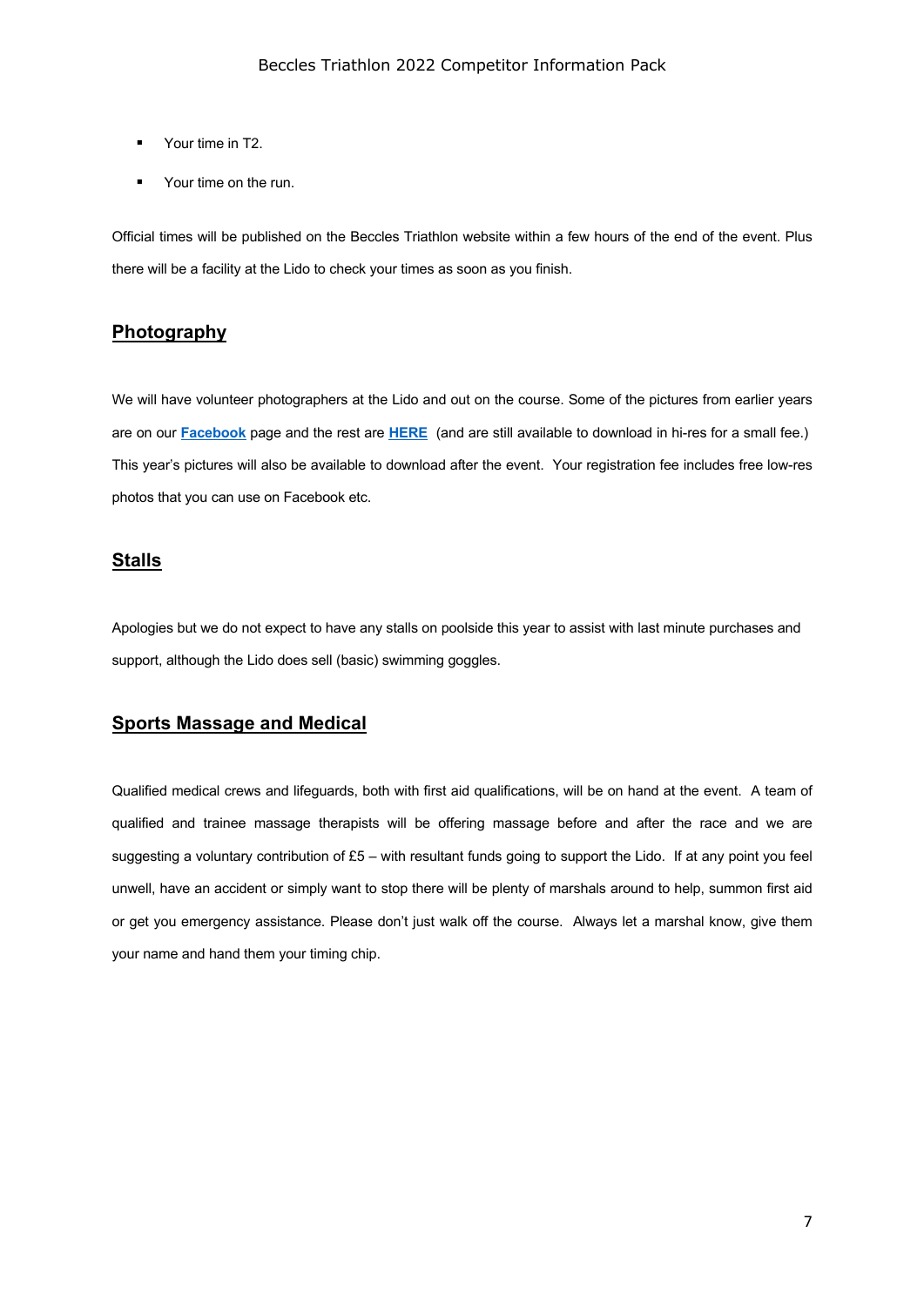# **Trophies and Prizes**

There will be a prize giving presentation held in the grounds of the Lido at approximately 12:30pm. Awards will be given for the following categories:

- $\blacksquare$  1st 2<sup>nd</sup> 3<sup>rd</sup> male overall.
- 1<sup>st</sup> 2<sup>nd</sup> 3<sup>rd</sup> female overall.
- $1<sup>st</sup>$  relay team (x 3)
- 1st male U20 (age 17-19)
- $\blacksquare$  1<sup>st</sup> female U20 (age 17-19)
- 1<sup>st</sup> male open (age 20-39)
- $\blacksquare$  1<sup>st</sup> female open (age 20-39)
- $\blacksquare$  1<sup>st</sup> male veteran (age 40-54)
- 1<sup>st</sup> female veteran (age 40-54)
- $\blacksquare$  1<sup>st</sup> male super-veteran (age 55+)
- 1<sup>st</sup> female super-veteran (age 55+)

The above age groups are in line with British Triathlon Eastern Region League rules. 5 year age group results will also be published after the event. Ages as of 31<sup>st</sup> December 2022. One prize per competitor – ie age group prizes will cascade to 2<sup>nd</sup> and 3<sup>rd</sup> etc if overall prizes are won by a competitor in that age group.

## **On the Day for Competitors**

#### **6.30 – 7.45am. On the day registration is open.**

If you are a "Core" or "Ultimate" member of BTF please bring your membership ID to show you have a race license and are therefore insured. This will be your paper card or, if you have elected the paper-less route, the electronic version on your phone. This is available via your BTF account and should include a photograph. The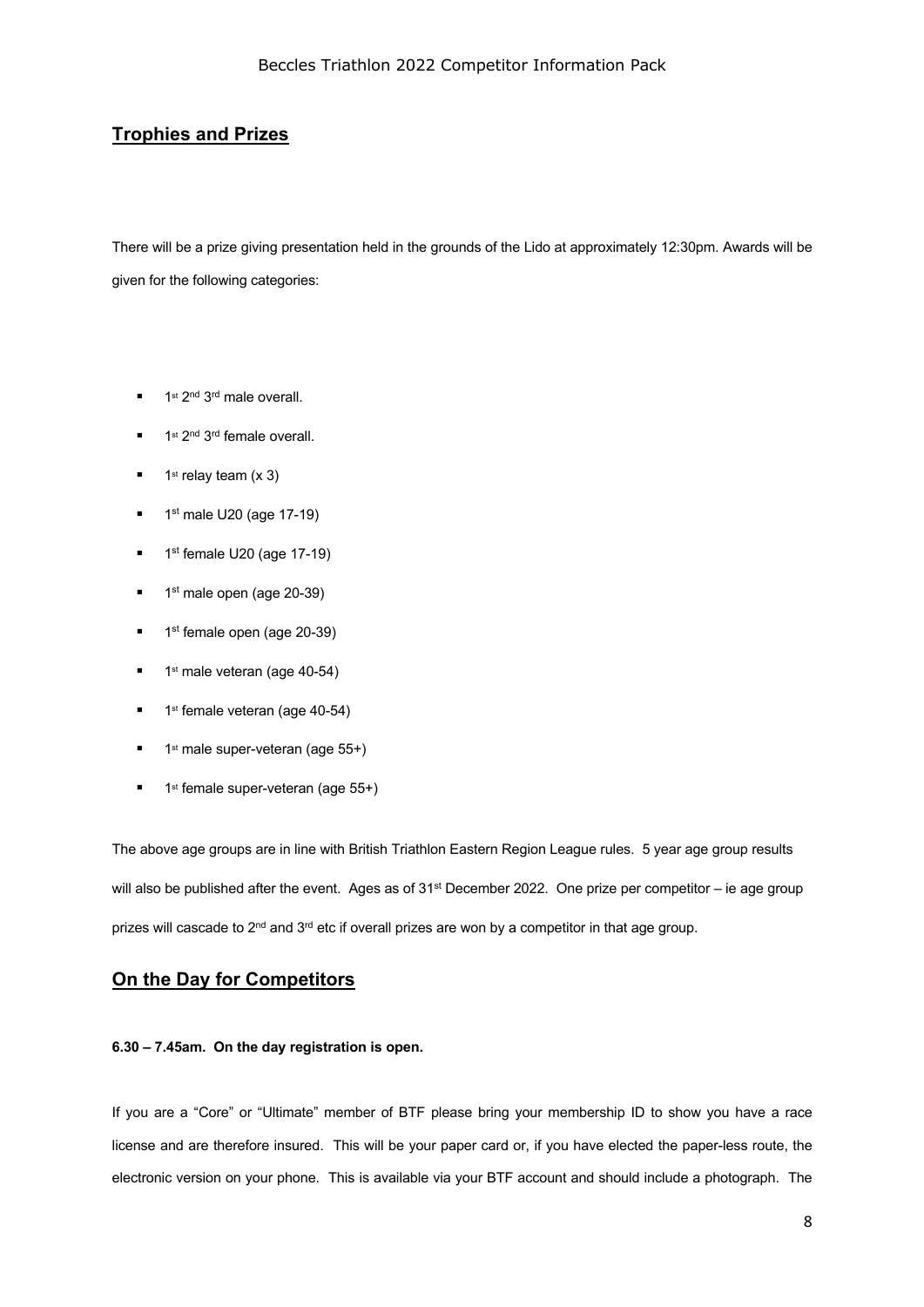renewal email from BTF will not suffice. "Essential" BTF members and non-members will be given a "one day" race license (which should have been paid for on entry – if not you will be charged £5 cash). If you forget your BTF membership ID, you will be charged £5 cash for a "one day" race license. All competitors will be given a goody bag, a timing chip (to put round your left ankle), 2 race numbers (one for your front and one for your back), a sticky label for your bike and another for your helmet and one for your baggage. Please write details of any medical conditions we need to be aware of on the back of your race numbers together with an emergency contact. Body marking will also take place. Key triathlon rules will be posted.

#### **6.30am. Transition opens.**

**After** registering, rack your bike in transition. A marshal will give your bike and helmet a visual safety check. Note – bike helmets are compulsory and you will not be allowed to take part if yours is damaged or incorrectly fastened. Racking places will be defined by the numbers on the racking which will correspond to race numbers. You can then spend time in transition laying out your kit and familiarizing yourself with the routes through T1 and T2. All athletes will pass through the main body of transition (T1 and T2) travelling "up the hill" to avoid any contra-flow. There is no advantage, overall, in a "high" or "low" racking position.

#### **7.55am. Transition closes.**

Please ensure you have racked your bike before the safety brief starts.

#### **8.00am. Compulsory safety brief for all competitors inside the Lido.**

Covering the basic safety rules, race requirements plus any last minute changes. It will last around 10 minutes.

#### **8.20am. Warm up.**

The first swimmers will be called to the warm-up area by the small pool in the Lido in race number order. You can wait on the grass or warm up in the small pool.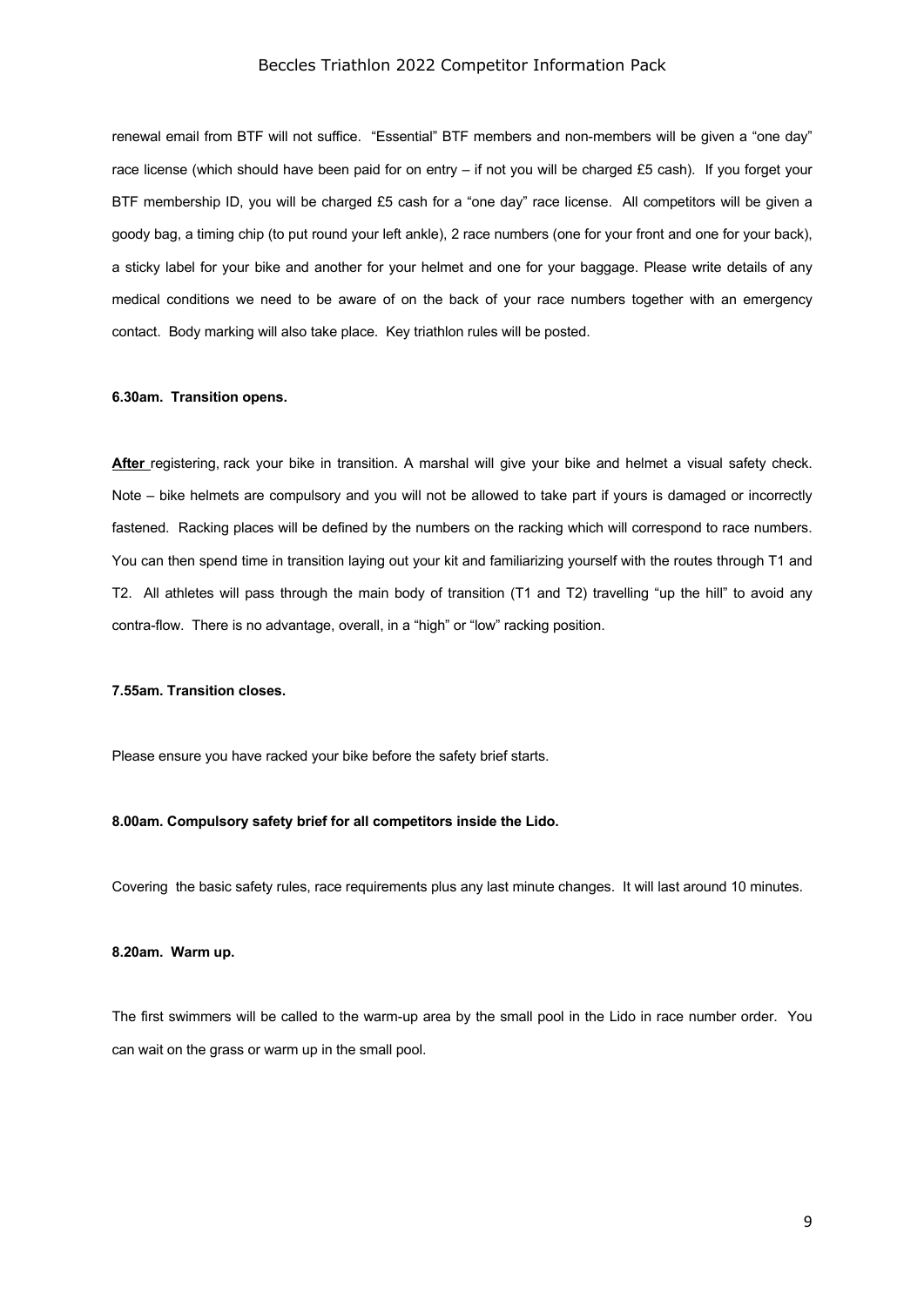#### **8.25am. Poolside**

The first swimmers will be called to poolside in race number order– we aim to always have the next 6 competitors at poolside waiting to start, with later swimmers in the warm-up area.

#### **Swim**

Swim hats are not required or supplied, but you may choose to wear one.

It is important that you are on time for your start as your timing chip will be synchronized. If you are late we may be able to slot you in later, but this is at the sole discretion of the Swim Manager. Swimmers will start in race number order.

The pool is heated therefore wetsuits are not allowed in this race. Neither can calf guards (covering below the knee) or full arm tri-suits (covering below the elbow) be worn for the swim. The swim distance is **420m / 14 lengths of the Lido.** Swimmers will start from 8:30am at 30 second intervals. The start official will tell you when to enter the water and you will be told when to start. There will be a narrow non-competitive lane adjacent to the slide in which competitors may familiarize themselves with the water conditions prior to being called to start. Competitors will start at the shallow end away from the changing cubicles. They will swim **two lengths** in the first competitive lane. They will duck under the lane rope at the **shallow end** and then swim 2 lengths in each of the remaining six lanes by snaking across the pool towards the cubicles and ducking under the lane rope every two lengths at the shallow end. Swim on the left hand side of the lane at all times. Competitors must touch the end wall to finish the swim, but may exit via the steps if they wish. Follow the marked course into transition (Swim In). Please take care when exiting the water, as your balance may be impaired by the swim. Overtaking etiquette during the swim will be explained at the race briefing. Tumble turns are permitted, but please do not impede other swimmers.

Also note, this year the exit from poolside will be adjacent to the deep end of the pool, and not at half way. There is a step down so please take care when exiting poolside.

In an emergency in the pool, please turn onto your back and put your hand up in the air. This indicates to a lifeguard that you need help. For this reason, swimming backstroke is not allowed.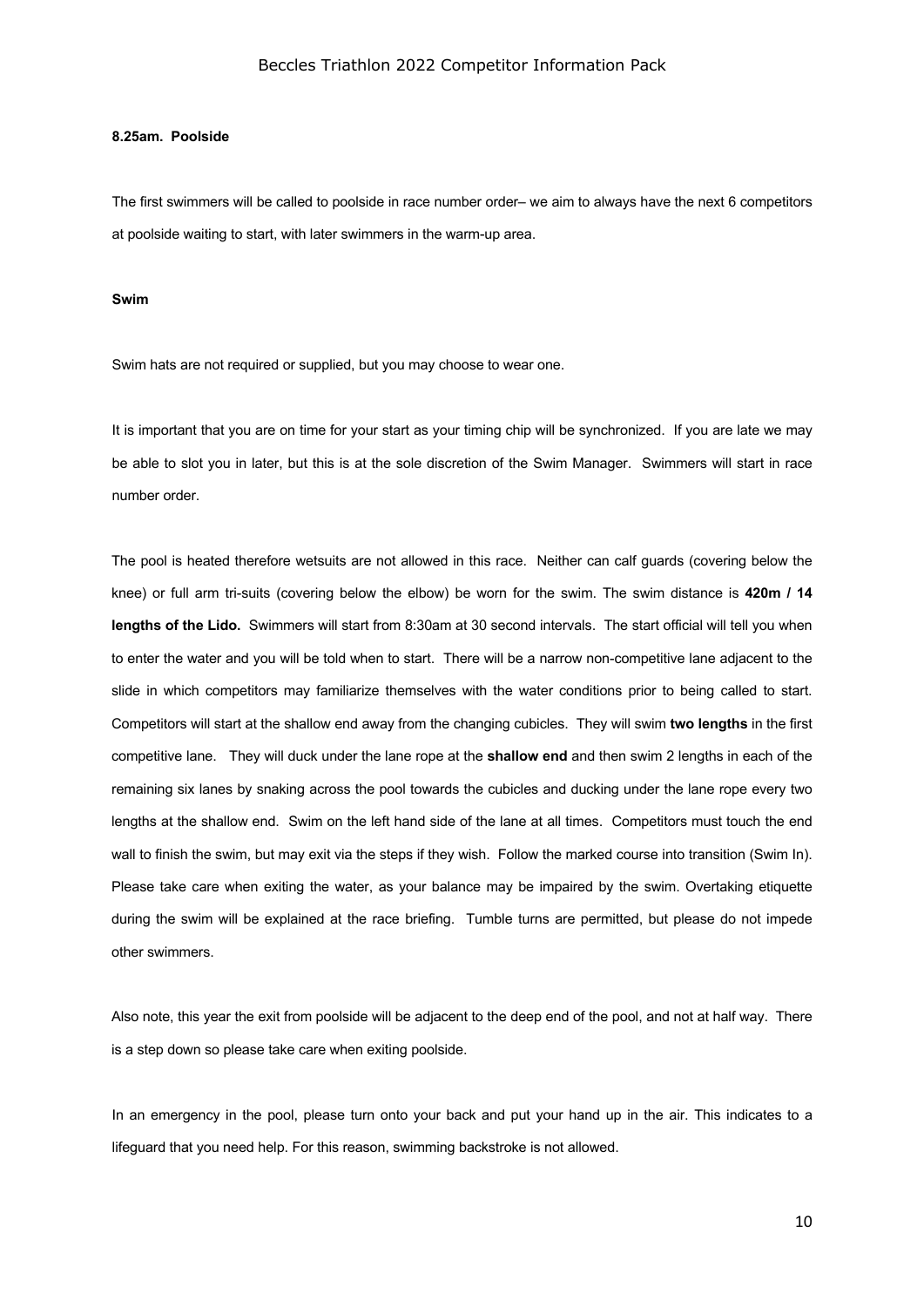#### **Bike**

Please note that for the run and cycle sections of the race your front torso must be covered. This includes zips being completely shut and if wearing a two piece outfit the gap between top & bottom must not be visible.

All your cycling and running equipment should already be in the transition area. When you have got your helmet on and fastened you can remove your bike from the racking and walk/ run with your bike to the exit of transition (Bike Out). Proceed over the mount line. You must not mount your bike until you have placed at least one footstep on the ground over the mount line. This area will be marshaled, but, please take care when getting on your bike. Penalties will be issued for non-compliance**.** You must remain on the left side of the road all along Puddingmoor to avoid any oncoming vehicles or obstructions on the right hand side. Despite the road being closed we will be permitting entry/exit to some essential vehicles so please take care. There will be marshals along Puddingmoor for your safety and any dangerous riding may result in a penalty.

The bike section is a single lap of the 20.3km (12.6m) course, predominantly on open roads, though the first and last few hundred metres are closed for the event. Usual Highway Code rules apply on all sections of the bike route. The route will be clearly marked all the way round and marshals will be directing you and warning you of sharp bends or potentially dangerous junctions.

Link to bike route - http://connect.garmin.com/course/2030139

There is a compulsory "Stop and Foot Down" at the exit from Puddingmoor. You must stop and place a foot on the ground simultaneously. Penalties will be issued for non-compliance. Proceed when safe to do so. On the return into Puddingmoor please take extreme care on the first right hand bend and you must remain on the left side of the road all along Puddingmoor to avoid any oncoming vehicles or obstructions on the right hand side. Despite the road being closed we will be permitting entry/exit to some essential vehicles so please take care. There will be marshals along Puddingmoor for your safety and any dangerous riding may result in a penalty.

Every competitor must ensure that his/her bicycle is in a safe and roadworthy condition. Competitors must wear their race numbers provided at all times throughout the cycling section of the event and in such a way that it is clearly visible from behind. Number belts will be allowed.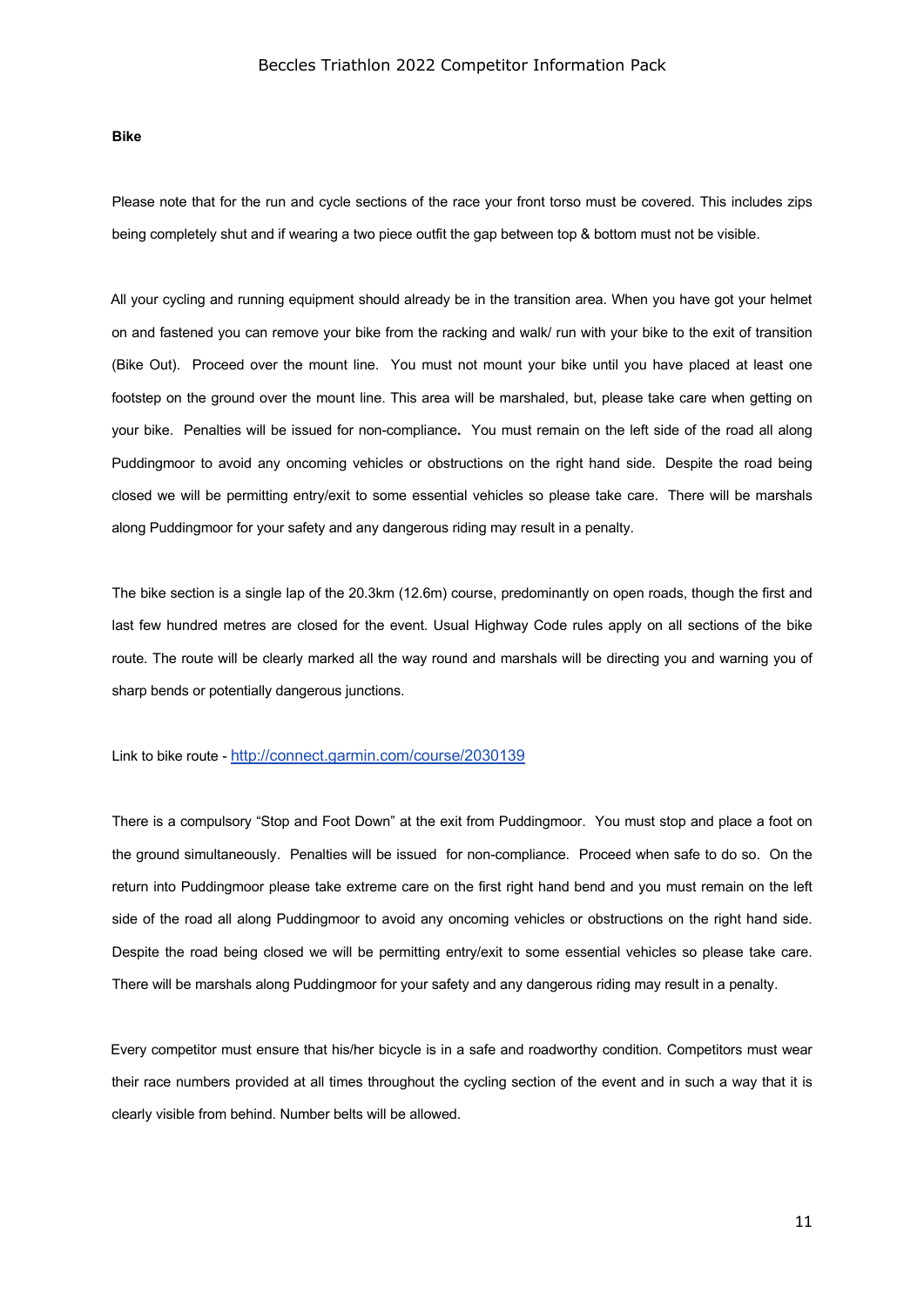Cycle helmets approved by the BSI, ANSI, Snell or equivalent standards authorities must be worn and fastened up at all times during the cycling section of the event.

Competitors are not allowed to draft. The cycle draft zone is defined as 10 metres extending backwards from the leading edge of a competitor's front wheel and the full width of the carriageway. When overtaking, you may enter this zone but must be seen to be progressing through it. A maximum of 20 seconds is allowed to pass through another competitor's draft zone. The 10m draft zone does not apply at transition, mount & dismount line or at any sharp turns. If overtaken, competitors should actively drop back out of the draft zone within the same timescale. Penalties will be awarded for drafting.

All competitors must follow any directions given by the police, or safety instructions from race officials. Any infringement of the law and subsequent legal action is the sole responsibility of the competitor.

The bike section ends at the dismount line. You will be required to place at least one footstep on the ground before this line. Again, penalties will be issued for non-compliance. From there you will walk / run with your bike back into transition through the 'Bike In' chute.

Rack your bike in the same position you took it from and store your equipment neatly. You must not unfasten or remove your helmet until your bike is racked – penalties will be issued for non-compliance. Then follow the 'Run Out' chute.

#### **Run**

The run section is a 6.7km (4.1m) loop along public roads and footpaths including the River Waveney tow path. The first and last few hundred metres are closed as per the bike route. The route will be clearly marked with signs and marshals will direct you. Usual Highway Code rules apply to all sections of the route that are on the public highway. Sections of the route are uneven underfoot with a steep gradient in places. Appropriate footwear is recommended.

Link to run route - http://connect.garmin.com/course/2030162

Race numbers must be securely fixed and clearly visible from the front at all times. Number belts will be allowed. Competitors must follow any directions given by the police or safety instructions of race officials.

12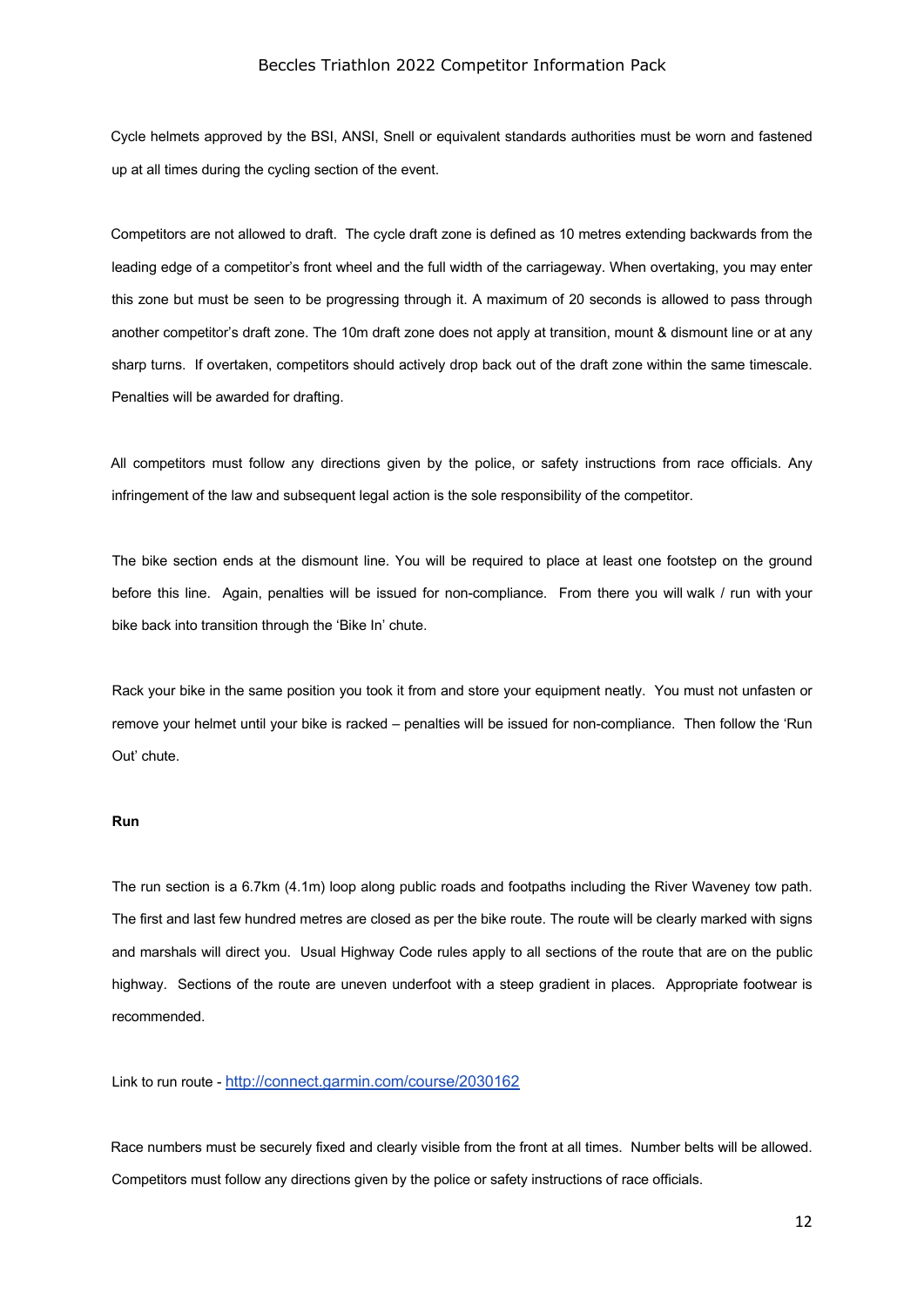There will be two water stations, at approximately one third and two thirds distance of the run leg. These water stations will be physically in the same location as each other and accessed from both directions. Please be aware of other runners at this point. Please drop your cups close to the water station so as to assist us in clearing up.

Likewise, the corner at the Quay Café and the road crossing at the end of Northgate are potential hazards. Please be observant and keep to the left in both directions.

The race ends as you cross the last timing mat at the finish line. Keep walking after this point to clear the finish line and hand your timing chip in. Proceed on into the Lido where you will receive your finishers' medal and water / refreshments.

## **Relay Teams and Exchange**

Relay teams may comprise 2 or 3 competitors. Please can all members of the team register together for documents to be checked and issued. The same rules shall apply to all members of relay teams, except for relay exchange.

The relay rules are designed to ensure that the exchange is fair and safe and, as far as possible, reflect the requirements placed on the individual competitors.

- a) The relay exchange will take place at the bike position in transition. There is no relay pen. Bike and run competitors may position themselves at the bike position prior to their team member arriving from the preceding leg. If the exchange occurs elsewhere, the team will receive a penalty.
- b) The exchange is completed when the timing chip has been unfastened from the incoming competitor and attached to the outgoing competitor.
- c) Incoming swim competitors may remove goggles, ear plugs and swim caps etc prior to the exchange.
- d) Outgoing bike competitors may wear socks, shoes (the shoes can, alternatively, be attached to the bike), cycle helmets and shades prior to the exchange. However, they are not allowed to remove the bike from the racking until the exchange is complete. They shall wear a race number in order to permit entry into transition prior to the exchange.
- e) Incoming bike competitors shall replace the bike on the racking prior to the exchange. They may remove shoes, but, not race number prior to the exchange.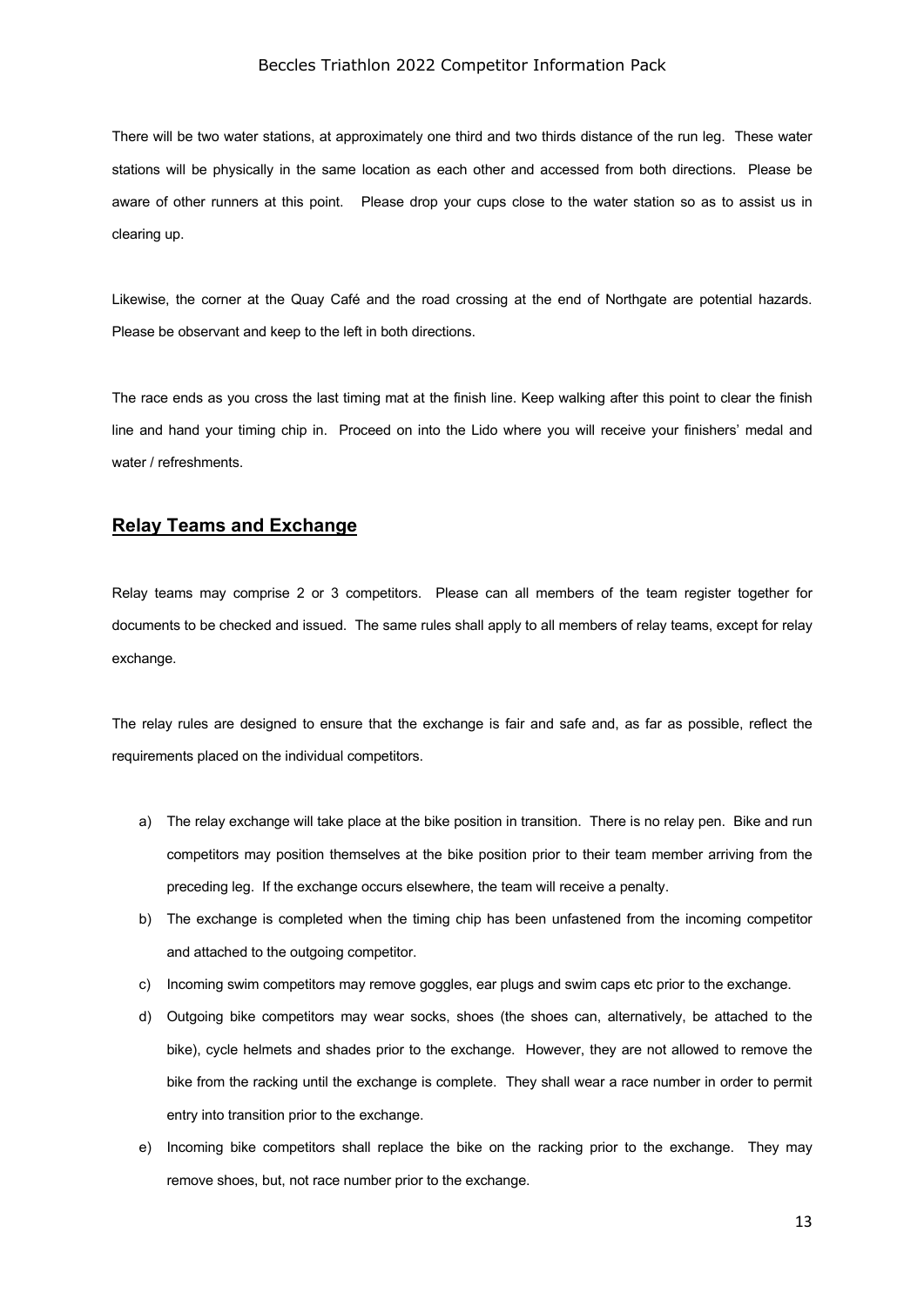f) Outgoing run competitors may wear shoes, socks, cap and shades prior to the exchange. However, they shall wear a race number in order to permit entry into transition prior to the exchange.

# **Equipment checklist**

## **MUST HAVES**

- Outfit in which to swim, bike and run (weather dependent).
- Roadworthy bicycle with race number sticker (provided at registration).
- Cycle helmet with race number sticker (provided at registration).
- Shoes for bike and run (can be the same pair).
- Safety pins and race numbers (both provided at registration) or bring your own race belt.
- Your BTF race license or "one day" race license (provided at registration).
- Timing chip (provided at registration).

#### **OPTIONAL**

- Swim goggles, hat, ear plugs etc.
- Towel (to dry feet) and / or talc / vaseline (to ease shoes onto wet feet).
- § Socks.
- Rain jacket.
- Shades.
- Cycle gloves.
- § Cycle pump.
- Spare inner tubes.
- Warm clothes for before / after the event.
- **•** Filled bottle for the bike.
- Gel fuel.
- Small bottle of water for transition.
- Run cap.